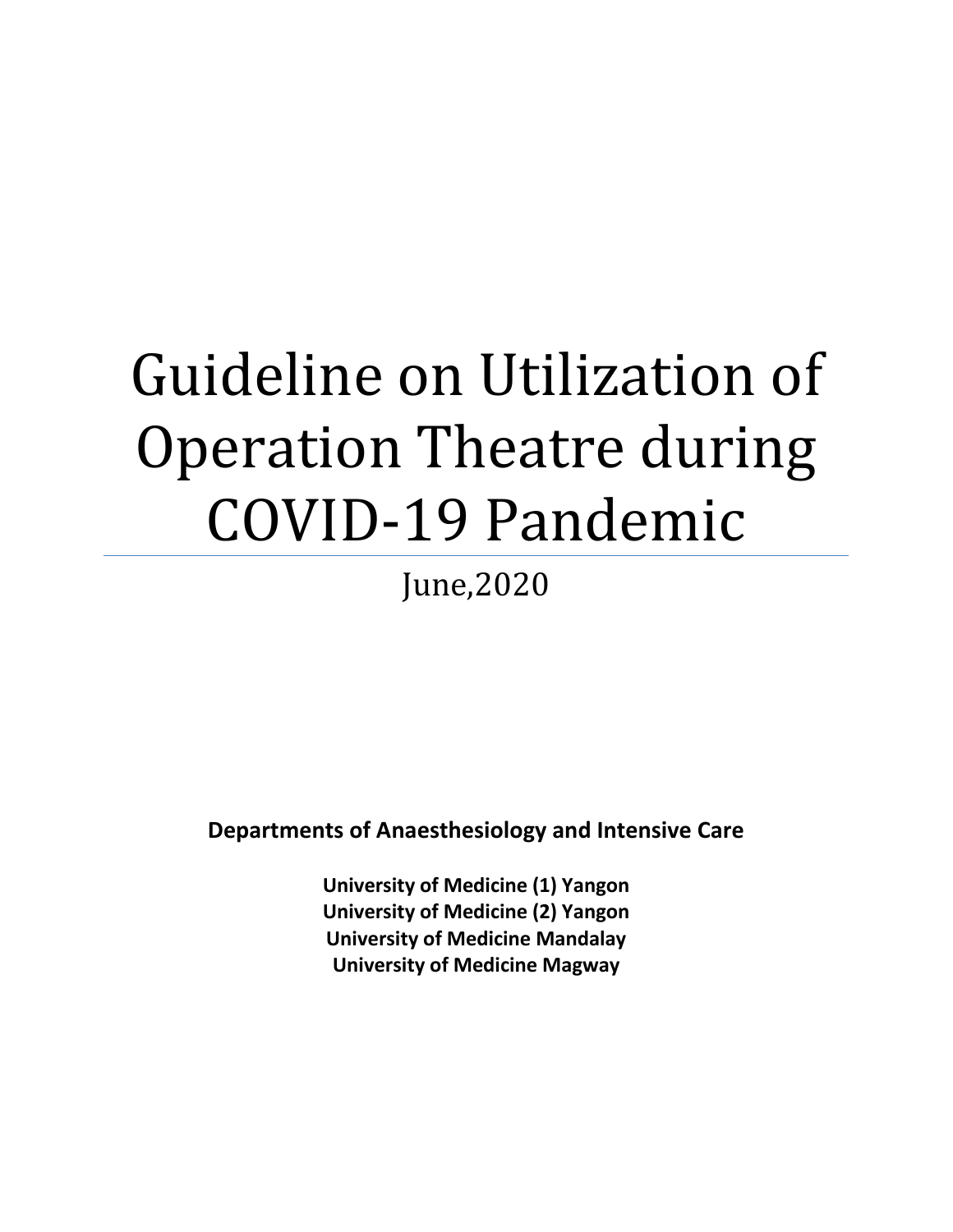# **Guideline on Utilization of Operation Theatre during COVID-19 Pandemic**

This guideline is intended to be used as a guidance tool to prepare operation theatres in Myanmar to manage both suspected and confirmed cases of COVID-19 undergoing emergency and elective surgeries during pandemic.

#### *1. General Considerations*

- For confirmed COVID-19 positive cases and patient under investigation (PUI), a suitable room of operation theatre (OT) should be dedicated and prepared.
- **Testing and categorizing of suspected cases must be followed by the MOHS guideline.**

#### *2. Patient Transport*

- The patient must wear a surgical mask during transfer to and fro the ward and OT.
- The persons assisting transport must use Level-3 PPE.
- The trolley used for transport must be disinfected after use.
- Communication between isolation ward and operation theatre team must be established before transport.

#### *3. Recommendations on Level of PPE*

- Level-3 PPE must be used for COVID-19 confirmed cases and PUI cases whose results are pending (reinforced fluid-resistant long-sleeved surgical gown, disposable fluid resistant hood, full-length disposable plastic apron, FFP3 respirator or powered air-putrifying respirator-PAPR, disposable full face visor and googles, 2 sets of long or extended cuff nonsterile gloves, surgical boots or closed shoes, disposable shoes covers)
- For PUI cases whose results are negative for the first PCR testing, Level-2 PPE (Disposable full face visor, N-95 or FFP 3 mask, disposable surgical gown, double layers of long or extended cuff non-sterile gloves) should be used.
- Recovered COVID-19 patient (at least two consecutive negative test following infection with COVID-19) should be managed using routine surgical precautions.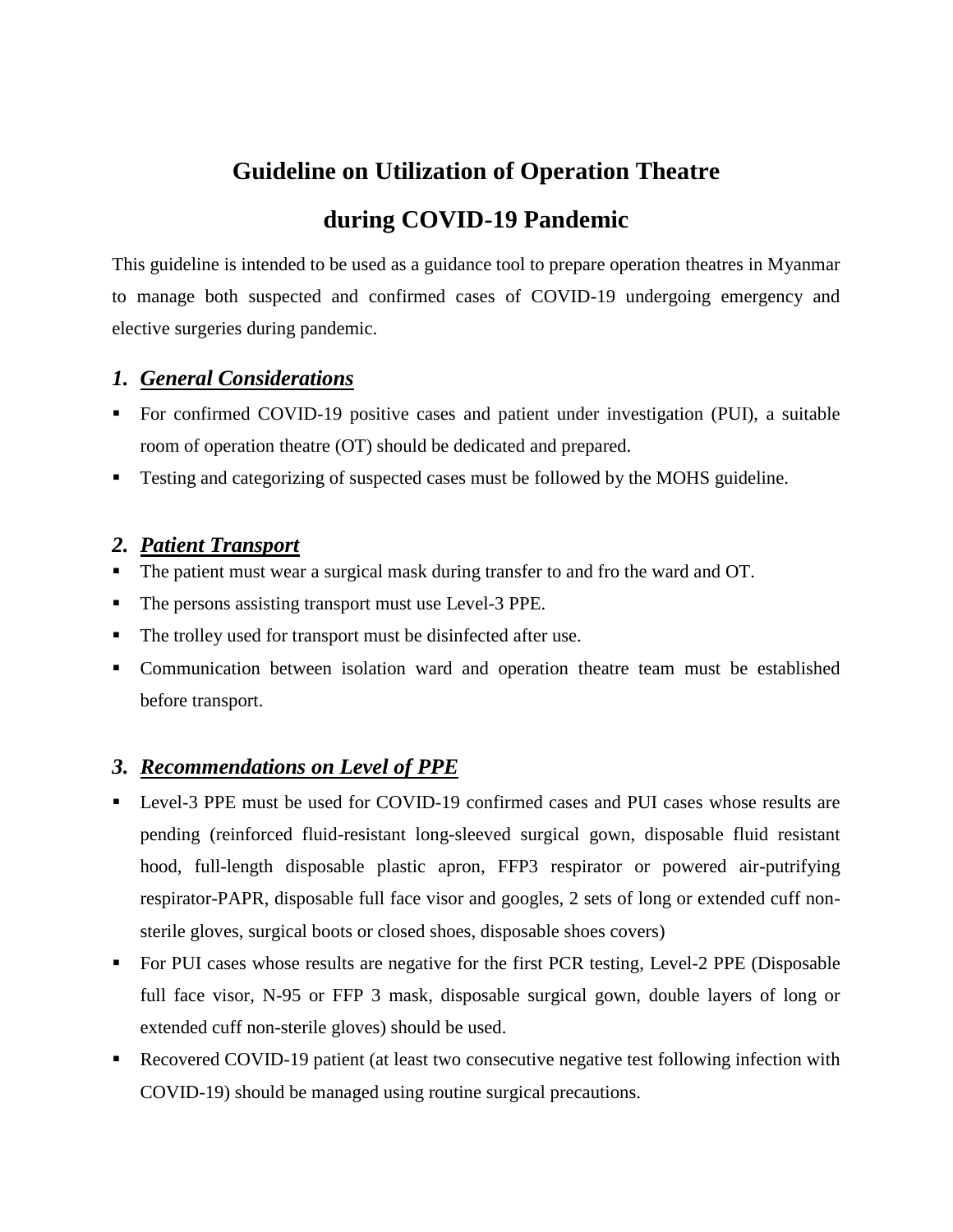### *4. Operation Theatre Preparation*

- Only minimum number of health care providers taking care of patients should be present in the operation theatres.
- Only essential equipment should be kept in the OT.
- Anaesthesia machine, monitors, diathermy and medical equipment in operation theatre must be covered with plastic sheet.
- Communication between isolation ward and operation theatre is important and all necessary preparation must be completed before the patient arrive to operation theatre.
- Surgical safety checklist must be completed for all patients.
- Management of airway should be practiced according to protocol for airway management (see below).
- Aerosol Generating Procedures (AGPs) such as bag and mask ventilation, intubation, use of diathermy and orthopaedic drill, should be minimized to prevent aerosol generation.
- OT room must be sealed at the doors with plastic sheet and COVID-19 signage must be labeled throughout the procedure. Use scrub door with limitation of traffic.
- Simultaneous utilization of other OT room: Only for limb or live saving cases should be done in the other room of same operation theatre when a room is occupied with COVID-19 suspected or confirmed case. In this situation, use level-2 PPE for non-COVID cases operating simultaneously. Separate team members must be deployed and there should be no physical contact between two team members.
- **Practice mock drills for correct donning and doffing of Personal Protective Equipment (PPE)** including cover all gown, N 95/FFP3 face mask, eye shields/face shields/visor and gloves.
- Mock drill of a surgical procedure from wheeling-in to wheeling-out the patient from operation theatre should also be done to get accustomed to practical issues.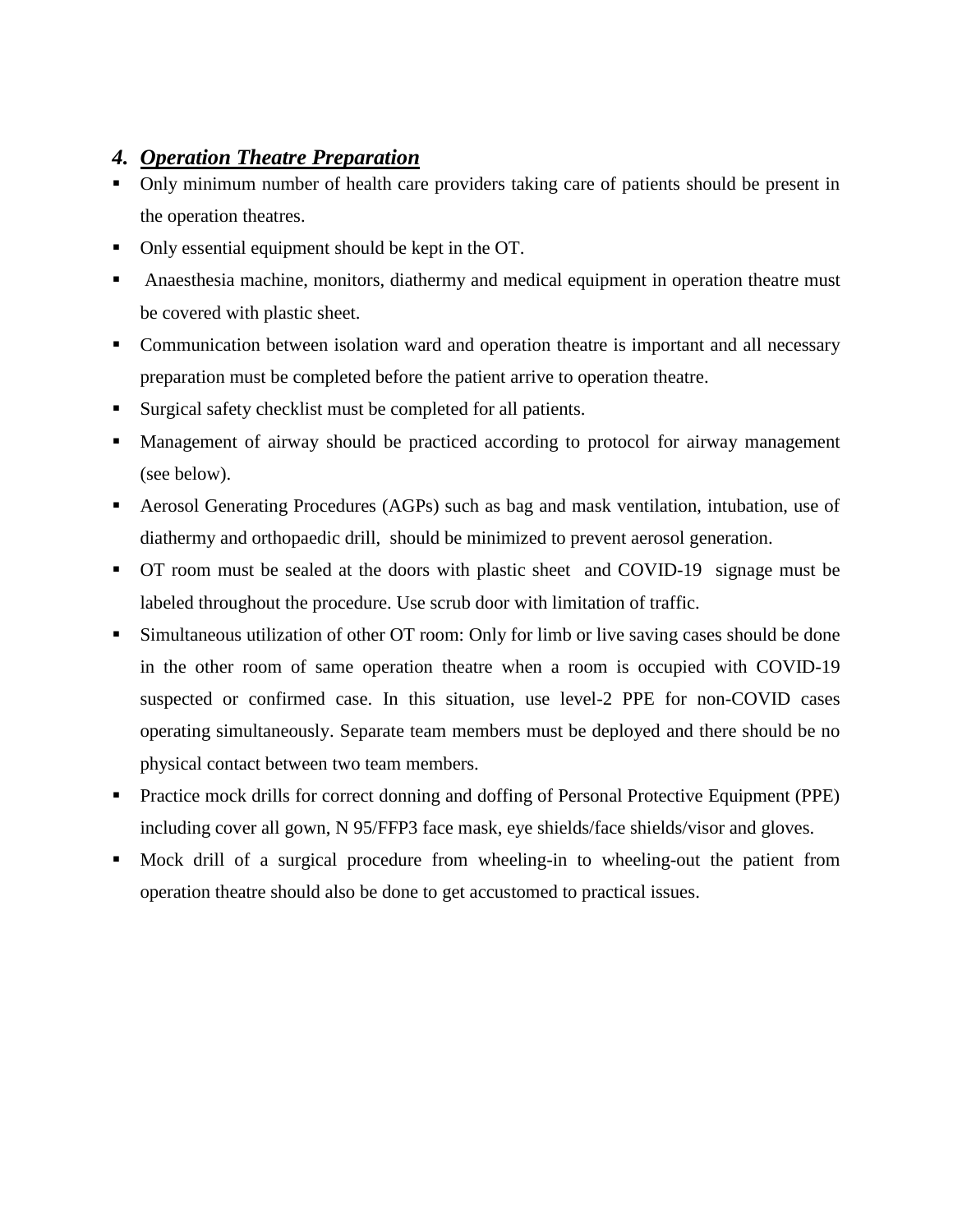#### *4.1.Anaesthetic Technique and Airway Management*

#### *4.1.1. Choice of Anaesthetic Technique*

Regional anaesthesia is preferred over general anaesthesia whenever possible.

#### *4.1.2. Protocol for Airway Management*

For tracheal intubation and other aerosol generation procedures (AGP), the followings should be followed.

- 1. Limit persons in the OT during endotracheal intubation: one anaesthesiologist and two assistants for airway management and drug administration.
- 2. Preferably, the most experienced anaesthesiologist should perform the intubation.
- 3. Create a COVID-19 tracheal intubation trolley that can be used in OT, ICU or elsewhere.
- 4. Wear level-3 PPE at all times.
- 5. Everyone should know the plan before entering the room use checklist.
- 6. Plan how to communicate before entering the room.
- 7. Before the airway procedure, ensure patient, equipment and drugs are ready. Check difficult airway trolley is ready.
- 8. Ensure ventilator and suction are functional.
- 9. Focus on safety, promptness and reliability.
- 10. Aim to succeed at the first attempt because multiple attempts increase the risk of COVID-19 transmission.
- 11. Do not rush but make each attempt the best it can be.
- 12. Place an HME with viral filter between the catheter mount and the circuit at all times. Keep it dry to avoid blocking.
- 13. Avoid aerosol-generating procedure, including high-flow nasal oxygen, non-invasive ventilation, bronchoscopy and tracheal suction whenever possible.
- 14. Closed suction catheter is preferred for endotracheal tube suction.
- 15. Use rapid sequence intubation (RSI) with or without cricoid pressure.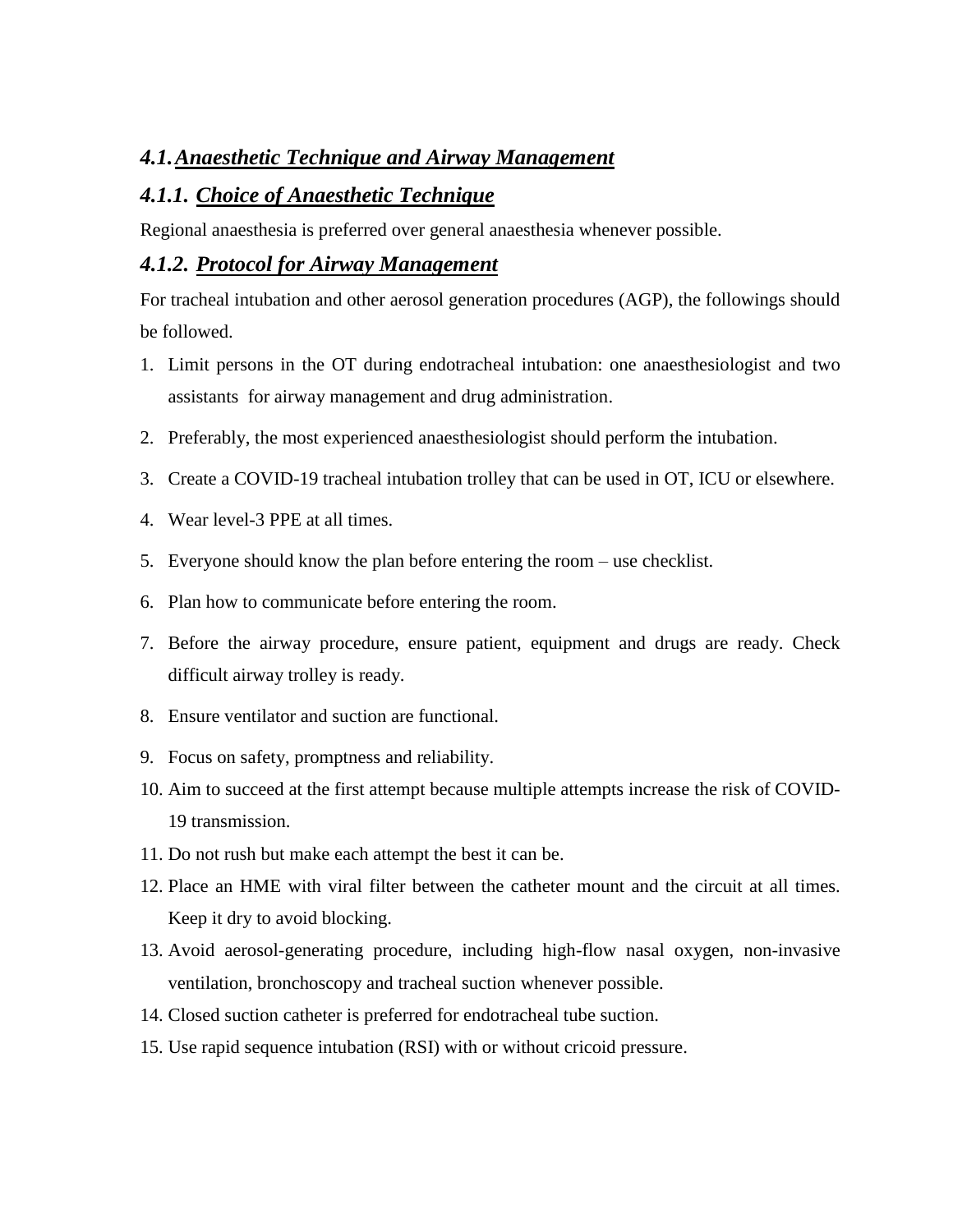- 16. Five minutes of preoxygenation with oxygen 100% and RSI in order to avoid manual ventilation and potential aerosolization of infectious respiratory droplets.
- 17. If manual ventilation is required, apply small tidal volumes only.
- 18. Use ketamine 1–2 mg/kg, propofol 1.5-2 mg/kg suxamethonium 1.5 mg/kg for intubation.
- 19. Vasopressor should immediately available for managing hypotension.
- 20. Communicate clearly: simple instructions, closed loop communication (repeat instructions back).
- 21. Place a nasogastric tube after tracheal intubation is completed and ventilation established safely.
- 22. For endotracheal extubation,
	- a. Minimum suction should be applied.
	- b. Intravenous lignocaine (1-1.5 mg/kg) should be considered to prevent coughing and airway reflexes.
	- c. Position the patient 30° head up.
	- d. The anaesthesiologist and assistant are positioned behind the patient's head, attempting to avoid exposure to any coughing.
	- e. Use two viral filters: one in the end of endotracheat tube and another one connected to the face mask (see in the figure below).
	- f. Position the endotracheal tube (ETT) to one side of the mouth.
	- g. Position the face mask with second airway filter using a two-handed technique to ensure a seal over the mouth and nose with the ETT exiting under the face mask.
	- h. There should be no positive airway pressure during extubation: ventilator off with no or low fresh gas flow.
	- i. Consider attempting to extubate at end-expiration.
	- j. Deflate ETT cuff and extubate whilst maintaining face-mask seal.
	- k. Maintain a two-handed mask seal until any immediate post-extubation coughing has subsided and regular breathing is confirmed.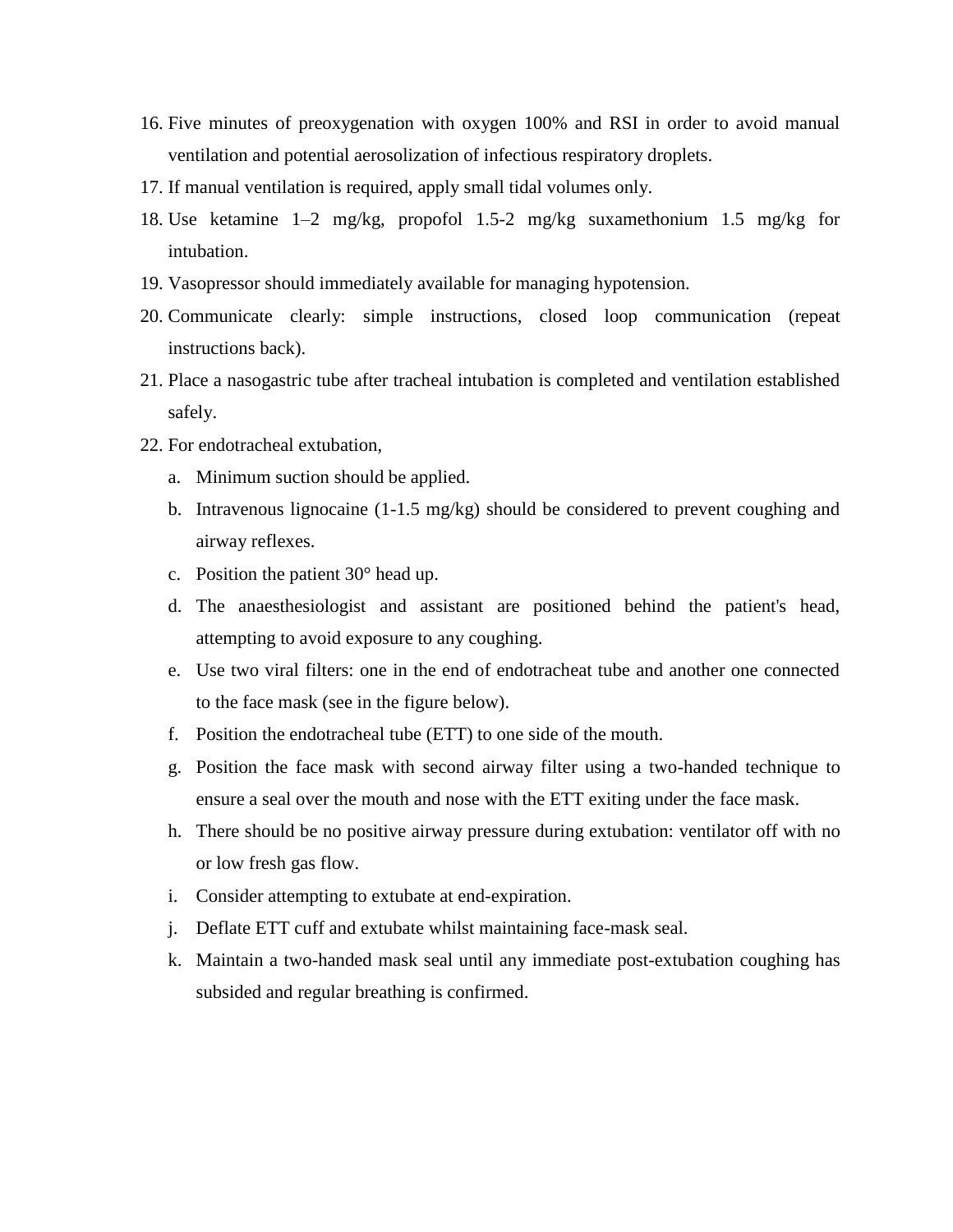

D'Silva et al. (2020) Extubation of COVID-19 patients, Btitish Journal Of Anaeshtesia. Jul; 125(1): e192–e195. (https://www.ncbi.nlm.nih.gov/core/lw/2.0/html/tileshop\_pmc/tileshop\_pmc\_inline.html?title=Click%20on%20 image%20to%20zoom&p=PMC3&id=7144617\_gr1\_lrg.jpg)

- 23. Discard disposable equipment safely after use. Decontaminate reusable equipment according to manufacturer's instructions.
- 24. After leaving the room, make ensure doffing of PPE is meticulous.

#### *5. Sterilization and Decontamination*

- There should be enough time between two cases to allow OT staff to send the patient back to the ward, conduct thorough decontamination of all surfaces, screens, keyboard, cables, monitors, anaesthesia machine, etc.
- The agents used in decontamination: vaporized Glutaraldehyde (ANIOS) or hydrogen peroxide generator (VHPG), 1% sodium hypochlorite solution, or 75% alcohol wiping off solid surfaces of the equipment and floor.
- All floors and walls to be cleaned with 1% sodium hypochlorite solution.
- High energy UV lamp sterilization is recommended after chemical disinfection of OT.